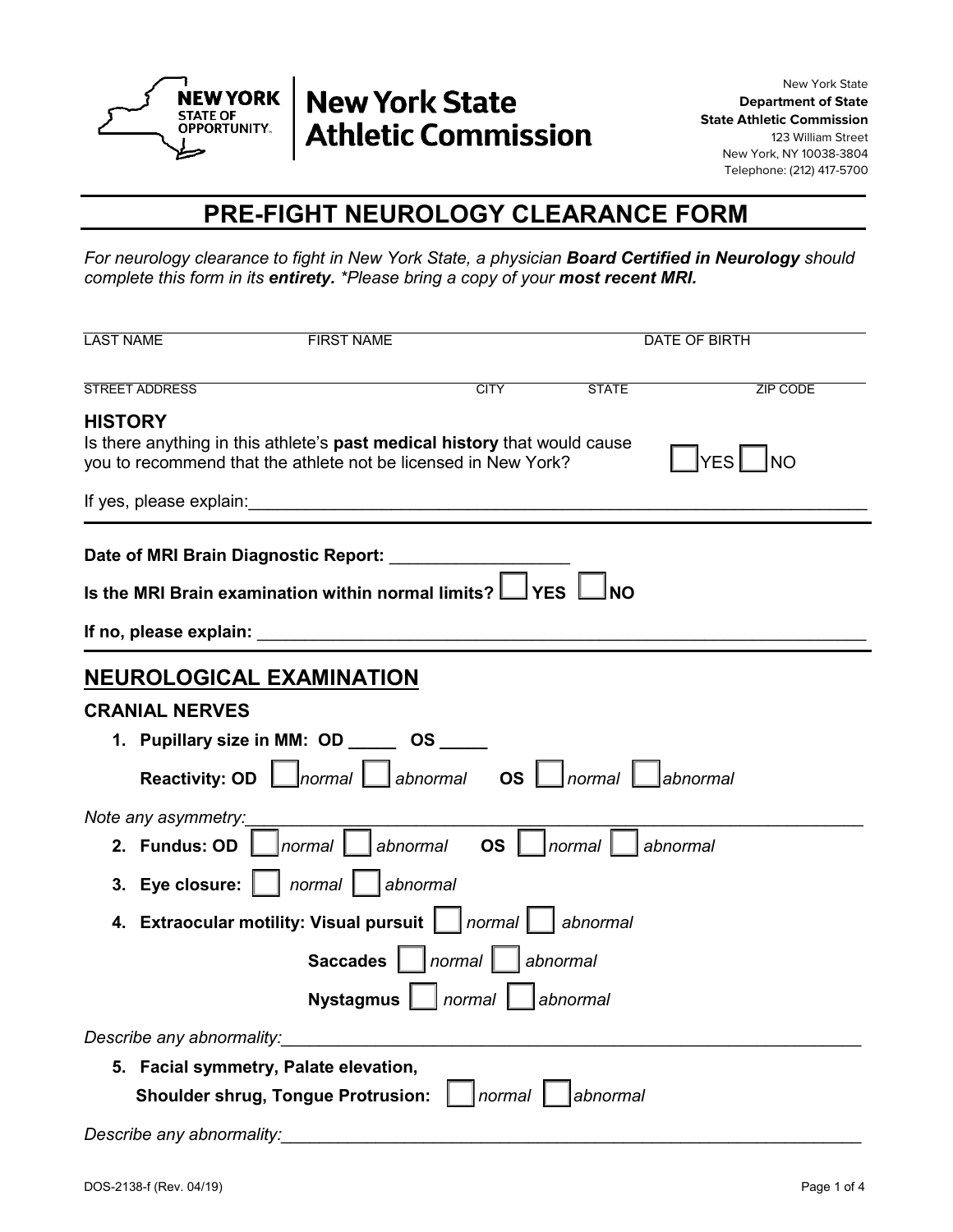### **PRE-FIGHT NEUROLOGY CLEARANCE FORM**

| <b>LAST NAME</b>                                                                                                                                                                                                               | <b>FIRST NAME</b>                                                                                                                                                                                                              |                          | DATE OF BIRTH                    |  |
|--------------------------------------------------------------------------------------------------------------------------------------------------------------------------------------------------------------------------------|--------------------------------------------------------------------------------------------------------------------------------------------------------------------------------------------------------------------------------|--------------------------|----------------------------------|--|
| <b>MOTOR</b>                                                                                                                                                                                                                   | 6. Strength: RUE _____ LUE ______ RLE _____ LLE _____ (0-5/5)                                                                                                                                                                  |                          |                                  |  |
|                                                                                                                                                                                                                                |                                                                                                                                                                                                                                |                          |                                  |  |
|                                                                                                                                                                                                                                | 7. Tone: RUE _____ LUE _____ RLE _____ LLE _____<br>(l = increased ; D = decreased ; N = normal )                                                                                                                              |                          |                                  |  |
|                                                                                                                                                                                                                                | 8. Range of motion: RUE _____ LUE _____ RLE _____ LLE _____<br>$(1 = increased : D = decreased : N = normal)$                                                                                                                  |                          |                                  |  |
|                                                                                                                                                                                                                                | Describe reason for restriction: National Contract of the contract of the contract of the contract of the contract of the contract of the contract of the contract of the contract of the contract of the contract of the cont |                          |                                  |  |
|                                                                                                                                                                                                                                | <b>9. Abnormal movements:</b> (fasciculations, tics, chorea, choreiform, myoclonus, etc.)                                                                                                                                      |                          |                                  |  |
|                                                                                                                                                                                                                                |                                                                                                                                                                                                                                |                          |                                  |  |
| <b>CEREBELLAR</b><br>10. Finger - Nose - Finger:     normal   abnormal                                                                                                                                                         |                                                                                                                                                                                                                                |                          |                                  |  |
|                                                                                                                                                                                                                                |                                                                                                                                                                                                                                |                          |                                  |  |
|                                                                                                                                                                                                                                | <b>Heel – Shin:</b> $\ \cdot\ $ <i>normal</i> $\ \cdot\ $ <i>abnormal</i> (Abnormal = 3 failures)                                                                                                                              |                          |                                  |  |
|                                                                                                                                                                                                                                | Describe any abnormalities:                                                                                                                                                                                                    |                          |                                  |  |
|                                                                                                                                                                                                                                |                                                                                                                                                                                                                                |                          |                                  |  |
|                                                                                                                                                                                                                                | Describe any abnormalities: www.assett.com/describe/absolute and all and all and all and all and all and all a                                                                                                                 |                          |                                  |  |
| 11. Rapid alternating hand movements:     normal   abnormal                                                                                                                                                                    |                                                                                                                                                                                                                                |                          |                                  |  |
| Describe any abnormalities: with a state of the contract of the contract of the contract of the contract of the contract of the contract of the contract of the contract of the contract of the contract of the contract of th |                                                                                                                                                                                                                                |                          |                                  |  |
|                                                                                                                                                                                                                                | 12. One-foot hop: (3 trails, 5 seconds on each foot)                                                                                                                                                                           |                          |                                  |  |
|                                                                                                                                                                                                                                | Rt foot $\Box$ normal $\Box$ abnormal                                                                                                                                                                                          | Lt foot $\ $<br>  normal | abnormal                         |  |
|                                                                                                                                                                                                                                | Describe any abnormalities: Note and the series of the series of the series of the series of the series of the series of the series of the series of the series of the series of the series of the series of the series of the |                          |                                  |  |
|                                                                                                                                                                                                                                | 13. Romberg:     normal   abnormal                                                                                                                                                                                             |                          |                                  |  |
| Describe any abnormalities:                                                                                                                                                                                                    |                                                                                                                                                                                                                                |                          |                                  |  |
| <b>GAIT</b><br>14. Gait: Routine Gait     normal                                                                                                                                                                               | abnormal                                                                                                                                                                                                                       | Heel Walk $\ $ normal    | abnormal                         |  |
| <b>Toe Walk</b>                                                                                                                                                                                                                | normal abnormal                                                                                                                                                                                                                | <b>Tandem Walk</b>       | $\Box$ normal<br><i>abnormal</i> |  |

*Note any abnormal movements, including upper extremity (i.e.: dystonic posturing, athetosis)*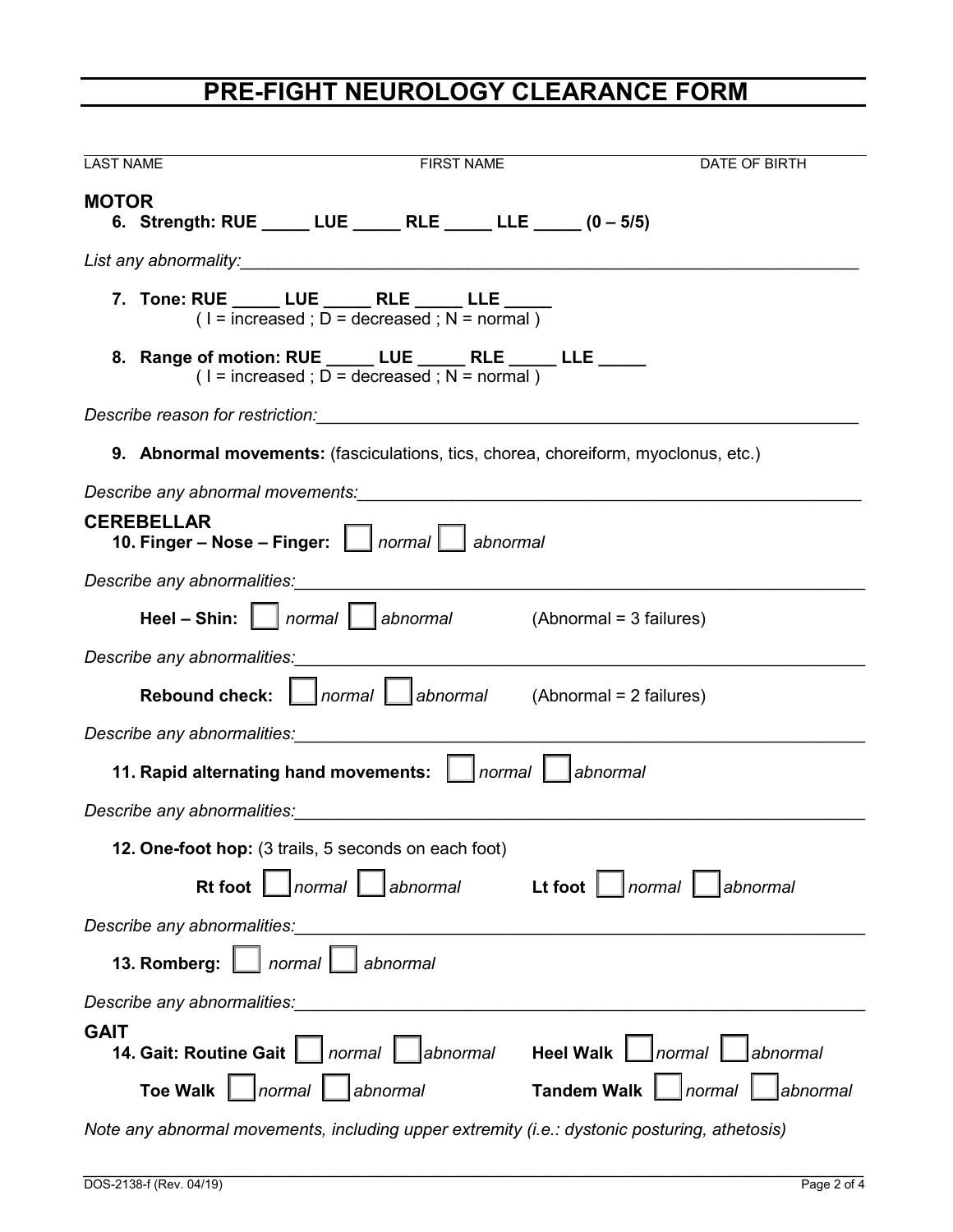## **PRE-FIGHT NEUROLOGY CLEARANCE FORM**

| <b>LAST NAME</b>                                                                                                   | <b>FIRST NAME</b>                                                       | <b>DATE OF BIRTH</b> |       |  |  |  |
|--------------------------------------------------------------------------------------------------------------------|-------------------------------------------------------------------------|----------------------|-------|--|--|--|
| <b>SENSATION</b><br>15. Sensation:                                                                                 | normal     abnormal                                                     |                      |       |  |  |  |
| <b>DEEP TENDON REFLEXES</b><br>16. Deep Tendon Reflexes:                                                           | normal<br>abnormal                                                      |                      |       |  |  |  |
| normal  <br>17. Babinski:                                                                                          | abnormal                                                                |                      |       |  |  |  |
| <b>OTHER OBSERVATIONS</b><br>18. List any other symptoms or evidence of neurological abnormalities from history or |                                                                         |                      |       |  |  |  |
| observations:                                                                                                      |                                                                         |                      |       |  |  |  |
|                                                                                                                    |                                                                         |                      |       |  |  |  |
| <b>MENTAL STATUS EXAMINATION</b>                                                                                   |                                                                         |                      |       |  |  |  |
| <b>MINI-MENTAL STATUS EXAM</b>                                                                                     |                                                                         |                      |       |  |  |  |
|                                                                                                                    |                                                                         | <b>Maximum Score</b> | Score |  |  |  |
| What is the (year)(season)(day of the week)(date)(month)                                                           |                                                                         | 5                    |       |  |  |  |
| Where are we (country)(state)(city)(hospital)(floor)                                                               | 5                                                                       |                      |       |  |  |  |
| Then ask applicant all three after you have said them<br>(One point for each correct answer)                       | <b>Name 3 objects:</b> (e.g., cow, apple, bus) – one second to say each | 3                    |       |  |  |  |
| Serial 7's (One point for each correct) Stop after 5 attempts                                                      | 5                                                                       |                      |       |  |  |  |
| Ask for the 3 objects repeated above (One point for each correct)                                                  | 3                                                                       |                      |       |  |  |  |
| Name a pencil and a watch (point to the objects)                                                                   | 2                                                                       |                      |       |  |  |  |
| Repeat: "NO IFS, ANDS, OR BUTS"                                                                                    | 1                                                                       |                      |       |  |  |  |
| Follow a 3-stage command:<br>"TAKE A PAPER IN YOUR RIGHT HAND. FOLD IT IN HALF,<br>AND PUT IT ON THE FLOOR"        | 3                                                                       |                      |       |  |  |  |
| <b>Copy Design:</b>                                                                                                |                                                                         | 1                    |       |  |  |  |
|                                                                                                                    |                                                                         |                      |       |  |  |  |

**TOTAL SCORE: \_\_\_\_\_\_ /28 (0-21) Suggests Cognitive Impairment)**

 $\Bigg)$ 

 $\searrow$